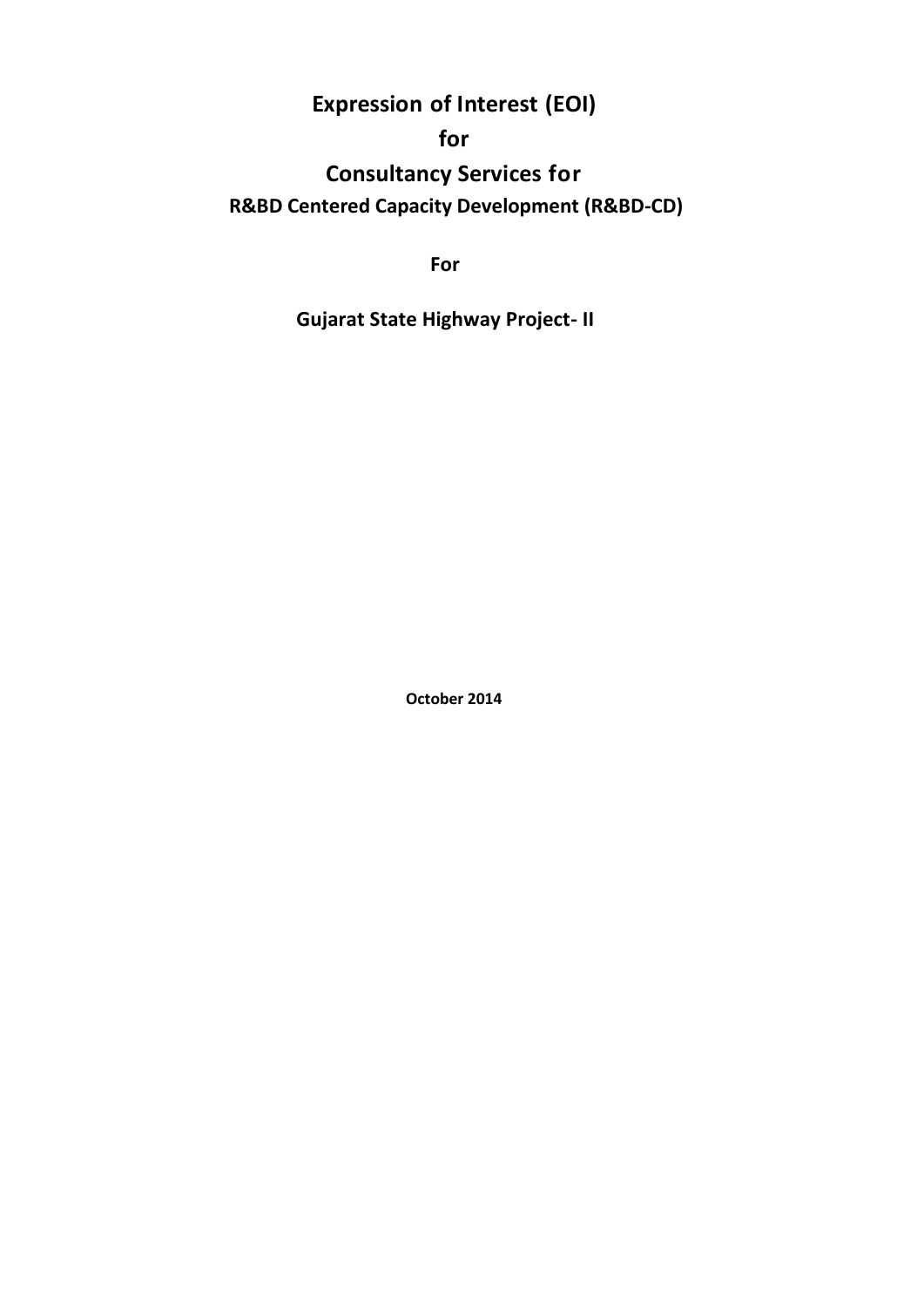## **Expression of Interest (EOI) for Consultancy Services for R&B Centered Capacity Development (R&BD-CD) For Second Gujarat State Highway Project (GSHP-II)**

The Government of India on behalf of Government of Gujarat (hereinafter called "Borrower") has received financing from the International Bank for Reconstruction and Development (IBRD) (hereinafter called "WB") in the form of a ("loan") (hereinafter called "loan") toward the cost of Second Gujarat State Highway Project (GSHP-II). The Borrower intends to apply part of the proceeds for consulting services.

#### **Background**

- **1.** The state Government of Gujarat (GOG) through the Government of India (GOI) has received funding assistance from the World Bank (WB) for implementation of the Second Gujarat State Highway Project (GSHP-II), to be managed primarily by the GOG Roads & Buildings Department (R&BD). It is intended that a portion of this WB funding will be used to finance consultancy, advisory and technical services required for implementation of various important activities during the Project which are aimed at further developing and strengthening the road sector institutional and policy framework and capacities to meet the growing challenges in the sector through the state's economic development and increasing demand for road transport infrastructure quality, capacity and connectivity.
- **2.** The groundwork for policy reform and institutional strengthening in the state's roads sector was put in place over 1999-2007 under the first GSHP, also implemented with World Bank assistance. The new GSHP-II will enable the GOG to build on that via its Sector Policy & Institutional Development Component, comprising a range of 'second-stage' roads sector institutional and capacitydevelopment initiatives combined in a new GOG-endorsed Institutional Development Action Plan (IDAP) covering the period 2013 - 2019.
- **3.** The 2013 2019 IDAP will be an integral part of the overall Project strategy and shares linkages with - and will be implemented in parallel with - a new sector-level multi-year Governance & Accountability Action Plan (GAAP). The IDAP in 'summary matrix' format will be used between the GOG, the R&BD and the World Bank to guide and monitor the IDAP implementation process and its results relative to a range of clear monitorable targets and milestones in three major fields, viz.
	- **Road Sector Policy & Planning** (roads policy/strategy/planning, safety, governance)
	- **R&BD – centered Capacity Development** (rules, standards, business processes, operations equipment & technology, Information Technology & MIS, staff HRD)
	- **Road Sector Knowledge & Capacity Development** (enhancing sector entities, new centers of excellence, collaborative sector knowledge/skills advancement programs)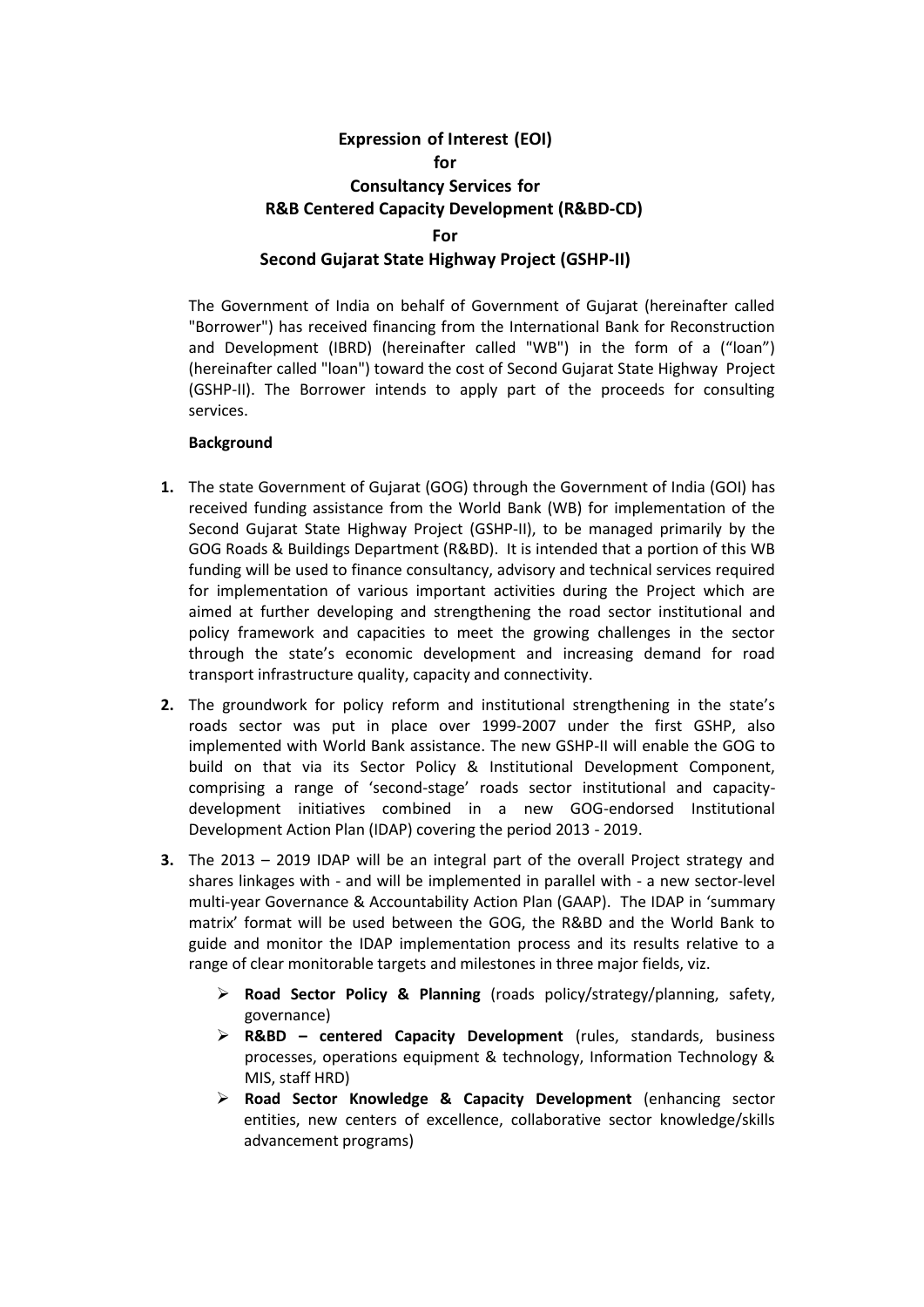**4.** For the IDAP implementation program, the R&BD will require various forms of external assistance and inputs. In this instance, it has been decided that the implementation of **R&BD Capacity Development Program** will require expert Technical Assistance (TA), to be engaged on the basis of consulting services. The overall assignment and its specific elements involved in this particular consultancy services are given in brief here under (The detailed draft TOR at this stage is made available at www.gshp2.gov.in):

### **5. The consulting services ("Services") include:**

- **I.** The main objective of the *R&BD Capacity Development Program* consulting services is to assist the R&BD to implement a suite of specific actions to enhance the technical and management policies, processes and skills needed for the Department's planning, preparation and execution of road infrastructure works and the attendant Quality, Safety, Environment and Social responsibilities and actions, for ongoing R&BD effectiveness in road network infrastructure provision and management.
- **II.** The various tasks in this assignment shall be undertaken by the selected TA provider (hereafter referred to as 'the consultant') in an integrated manner as one overall 'package'. The 'package' shall also include broadly-based 'decision-making facilitation and support' to the Client in the process of submitting findings and recommendations to GOG for decisions where required, and in subsequent decision-implementation action. The consultant shall therefore also provide some expertise in legislative, statutory and/or administrative drafting and documentation at various stages during the overall assignment.
- **III.** The focus and contents of some parts of this assignment will involve functions and processes in the R&BD and linked GOG entities that are also being addressed (albeit with different aims) by other Project-funded TA/consulting services, such as the Quality Control / Quality Management operations and services of the Gujarat Engineering Research Institute (GERI). The areas of potential overlap between this assignment and other initiatives will be jointly determined at mobilization. During the assignment, the consultant will be expected to proactively liaise with and consult other providers of relevant TA/consulting services, to help the R&BD to ensure harmonization and integration of related activities and outputs.
- **IV.** The Tasks covered under this assignment umbrella are:
	- Task 1: Comprehensive review and updating of R&BD works Code & Manual
	- Task 2: Enhance R&BD capacity in Road Safety in roads development, operation and maintenance
	- Task 3: Strengthen R&BD capacity in Environment and Social safeguards
	- Task 4: Enhancement of R&BD 'project preparation & implementation' capacity
	- Task 5: Strengthening R&BD works Quality functions and capacity
	- Task 6: Development and initiation of enhanced R&BD medium-term HR strategy
	- Task 7: Updating of R&BD Training policy, planning and delivery capacity
	- Task 8: Initiating R&BD inter-agency 'twinning' and 'staff interchanges'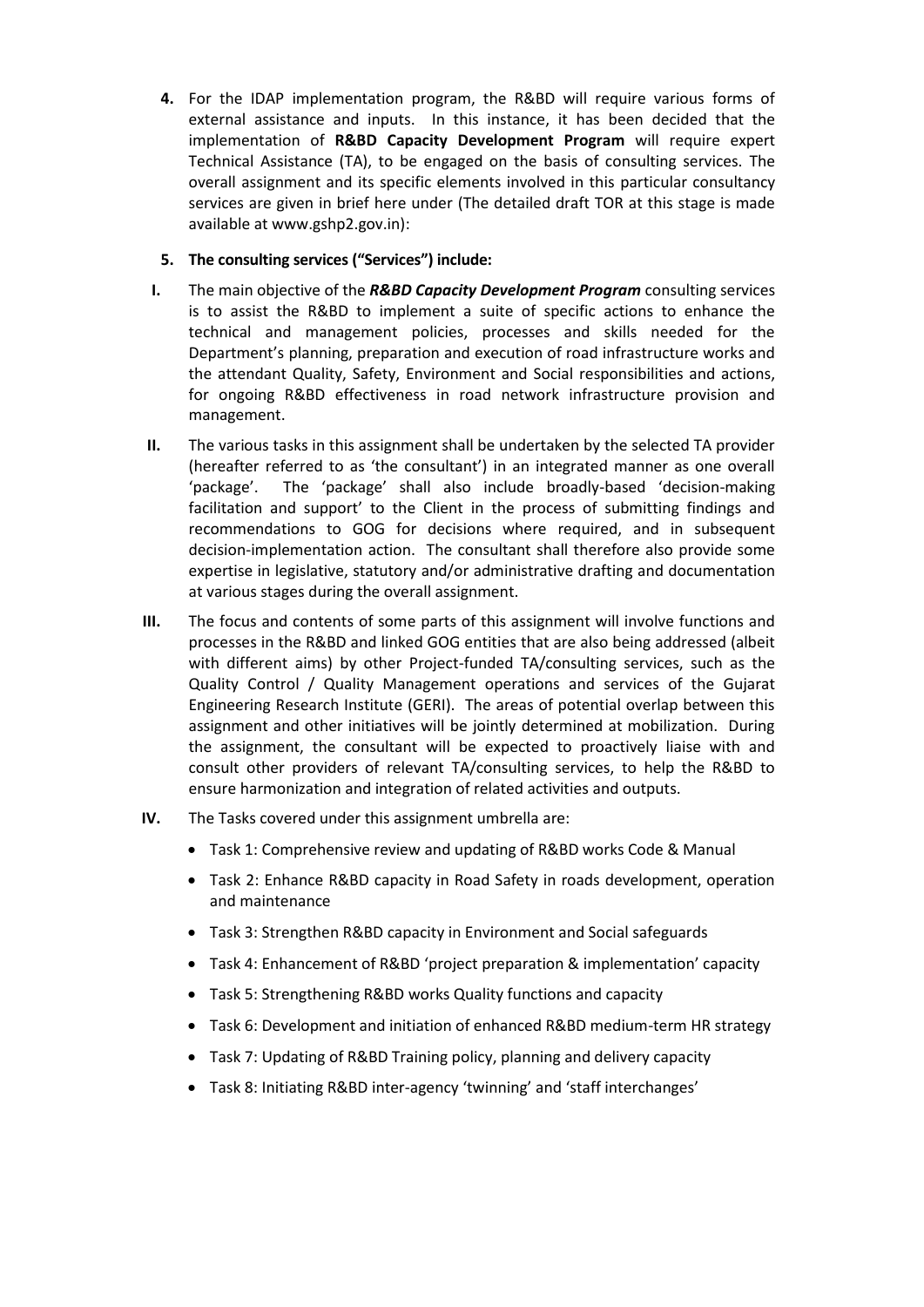- **6.** The Superintending Engineer, Project Implementation Unit, GSHP-II, On behalf Governor Of Gujarat, now invites eligible consulting firms to submit their interest to provide "Consultancy Services for R&BD Centered Capacity Development (R&BD-CD)" (herein after called "Service"). Consultants interested in providing the Service should provide information demonstrating that he has the required qualifications and relevant experience to perform the Services. Consultant may form Joint Venture of not exceeding 3 members to enhance their qualifications or have a sub consultancy agreement. Interested Consultant may apply for the above project based on their eligibility as per eligibility criteria mentioned in Section-IV.
- **7.** Expression of Interest should be submitted in sealed cover and delivered at the Office of The Executive Engineer, SRP Division Mehsana on or before 25/11/2014 by 16:00 hours (IST). It shall be clearly marked **"Expression of interest for "Consultancy Services for R&BD Centered Capacity Development (R&BD-CD)"**. The submission shall only be made to following address:

Office of the Executive Engineer, State Road Project Division Beside Road & Building Sub-division Opposite Circuit House Mehsana – 384002 Gujarat Tel.: + 91 276 2231080

e-mail: [se-piu-rnb@gujarat.gov.in](mailto:se-piu-rnb@gujarat.gov.in)

**8.** R&BD invites eligible consulting Engineering firms / companies / joint ventures to indicate their interest in providing the services in conformity to this document.

The Particulars of Expression of interest Document (Proposal) are:

| i)  | Last date for<br>submission of | 25/11/2014 up to 16:00 hours (IST)                                                                                                                                                                                                                                                                                                 |
|-----|--------------------------------|------------------------------------------------------------------------------------------------------------------------------------------------------------------------------------------------------------------------------------------------------------------------------------------------------------------------------------|
| ii) | Opening of EOI                 | 25/11/2014 at 16:30 hours (IST) at:<br>Office of the Executive Engineer,<br><b>State Road Project Division</b><br>Beside Road & Building Sub-division<br><b>Opposite Circuit House</b><br>Mehsana $-384002$<br>Gujarat<br>Tel: + 91 276 2231080<br>In the presence of Representatives of applicants who<br>wish to remain present. |

**9.** A Firm or an individual Debarred by the World Bank in accordance with the anticorruption guidelines shall be ineligible for this Assignment in any form or way. A list of debarred firms and individuals is available at the Banks external website: [www.worldbank.org/debarr](http://www.worldbank.org/debarr)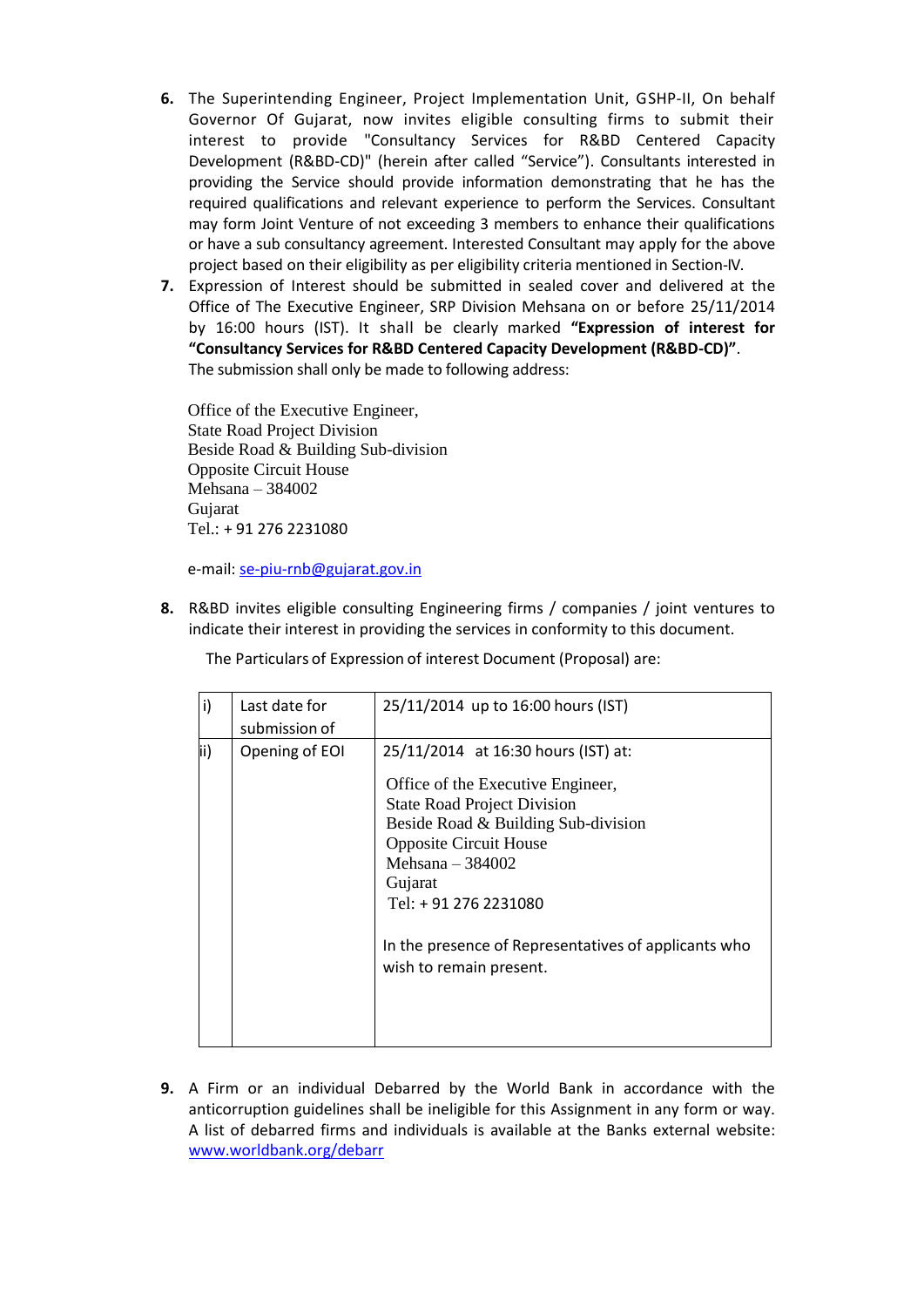### **10.** Interested Consultant may obtain further information at following address:

Office of The Superintending Engineer, Project Implementation Unit, GSHP-II Roads and Buildings Department, Ground Floor, Nirman Bhavan, Sector-10/A Gandhinagar-382010 Gujarat. Tel.: + 91 07923252986 Fax: + 91 07923251915

E-mail: [se-piu-rnb@gujarat.gov.in](mailto:se-piu-rnb@gujarat.gov.in)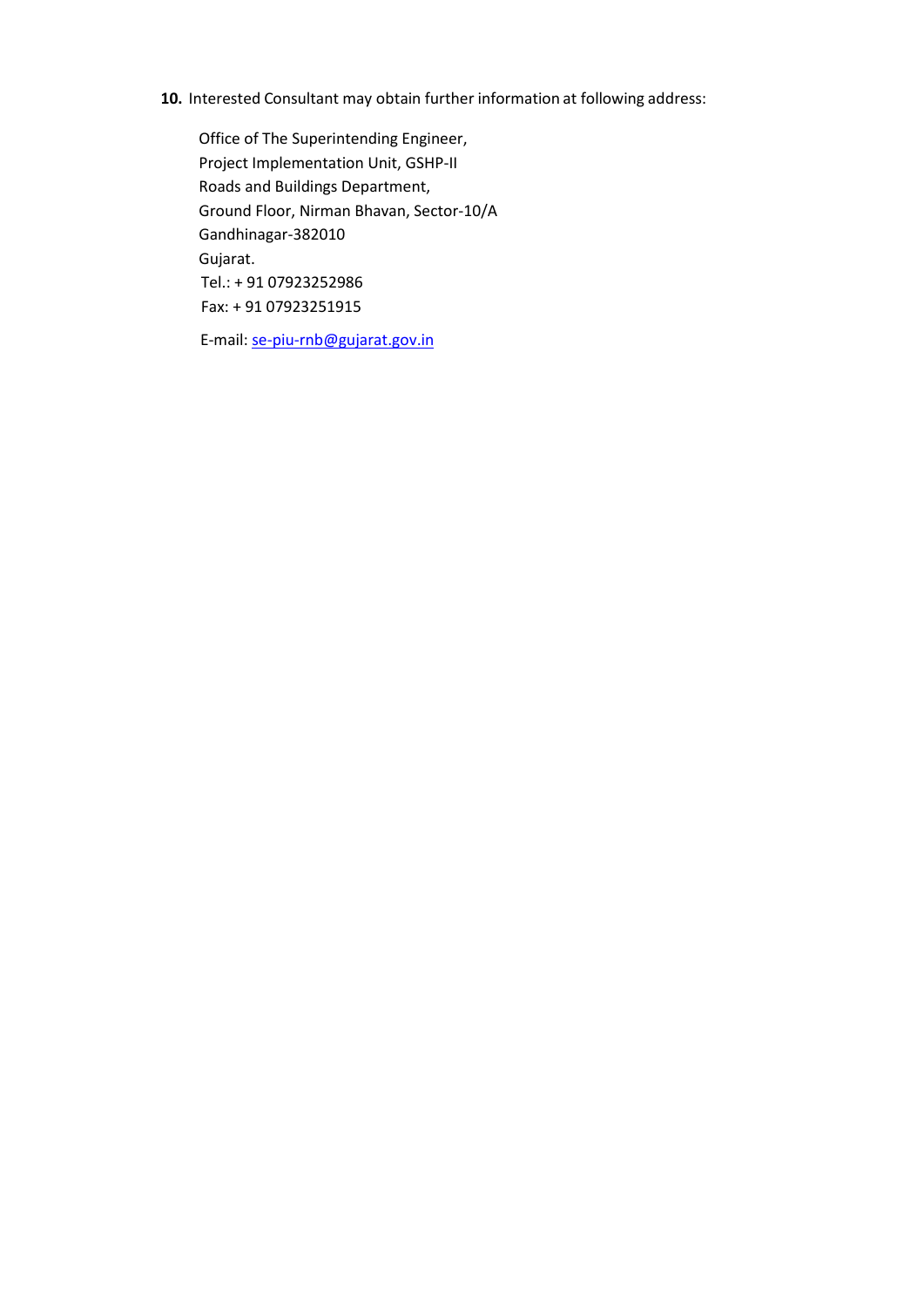### GOVERNMENT OF GUJARAT (Roads and Buildings Department) **SECOND GUJARAT STATE HIGHWAY PROJECT (GSHP-II)**

| <b>RFP No 6/2014</b>     | OFFICE OF THE SUPERINTENDING ENGINEER |
|--------------------------|---------------------------------------|
| <b>LOAN NO.: IN-8313</b> | PROJECT IMPLEMENTATION UNIT, GSHP-II, |
|                          | ROADS AND BUILDINGS DEPARTMENT        |
|                          | GROUND FLOOR, NIRMAN BHAVAN,          |
|                          | SECTOR-10/A,                          |
|                          | GANDHINAGAR-382010                    |
|                          | <b>GUJARAT</b>                        |

**DATE: 15/10/2014**

### **Section-1:** *Request for submission of Expression of Interest*

To:

Dear Mr./Ms.:

- 1. The Government of India on behalf of Government of Gujarat (hereinafter called "Borrower") has received financing from the International Bank for Reconstruction and Development (IBRD) (hereinafter called "WB") in the form of a ("loan") (hereinafter called "loan") towards the cost of Second Gujarat State Highway Project (GSHP-II). The Borrower intends to apply a portion of the proceeds of this loan to eligible payments under the contract for which this Request for Expression of Interest is issued*.*
- 2. The Superintending Engineer, on behalf Governor of Gujarat, Project Implementation Unit, Gujarat State Highway Project -II, invites expression of interest to provide the Service from the eligible Consultants. More details of the Service in the form of TOR will be available on website *[www.gshp2.gov.in](http://www.gshp2.gov.in/)*
- 3. Short listing of eligible Consultants will be as per criteria described in this EOI, in accordance with the policies of the International Bank for Reconstruction and Development (IBRD) detailed in the Guidelines - Selection and Employment of Consultants by World Bank Borrowers- which can be found at the following website: [www.worldbank.org](http://www.worldbank.org/)
- 4. The EOI includes the following documents: Section I - Request for submission of Expression of Interest Section II - Instructions for submission of Expression of Interest Section III – Guidelines for Preparation of Expression of Interest Section IV – Eligibility and short listing Criteria Annexure -I to VII
- 5. Details of the EOI's submission date, time and address is as mentioned in EOI Documents.

Yours Sincerely, Superintending Engineer, Project Implementation Unit, Ground Floor, Nirman Bhavan, Sector-10/A Gandhinagar-382010 Gujarat. Tel.: + 91 07923252986 Fax: + 91 07923251915 E-mail: se-piu-rnb@gujarat.gov.in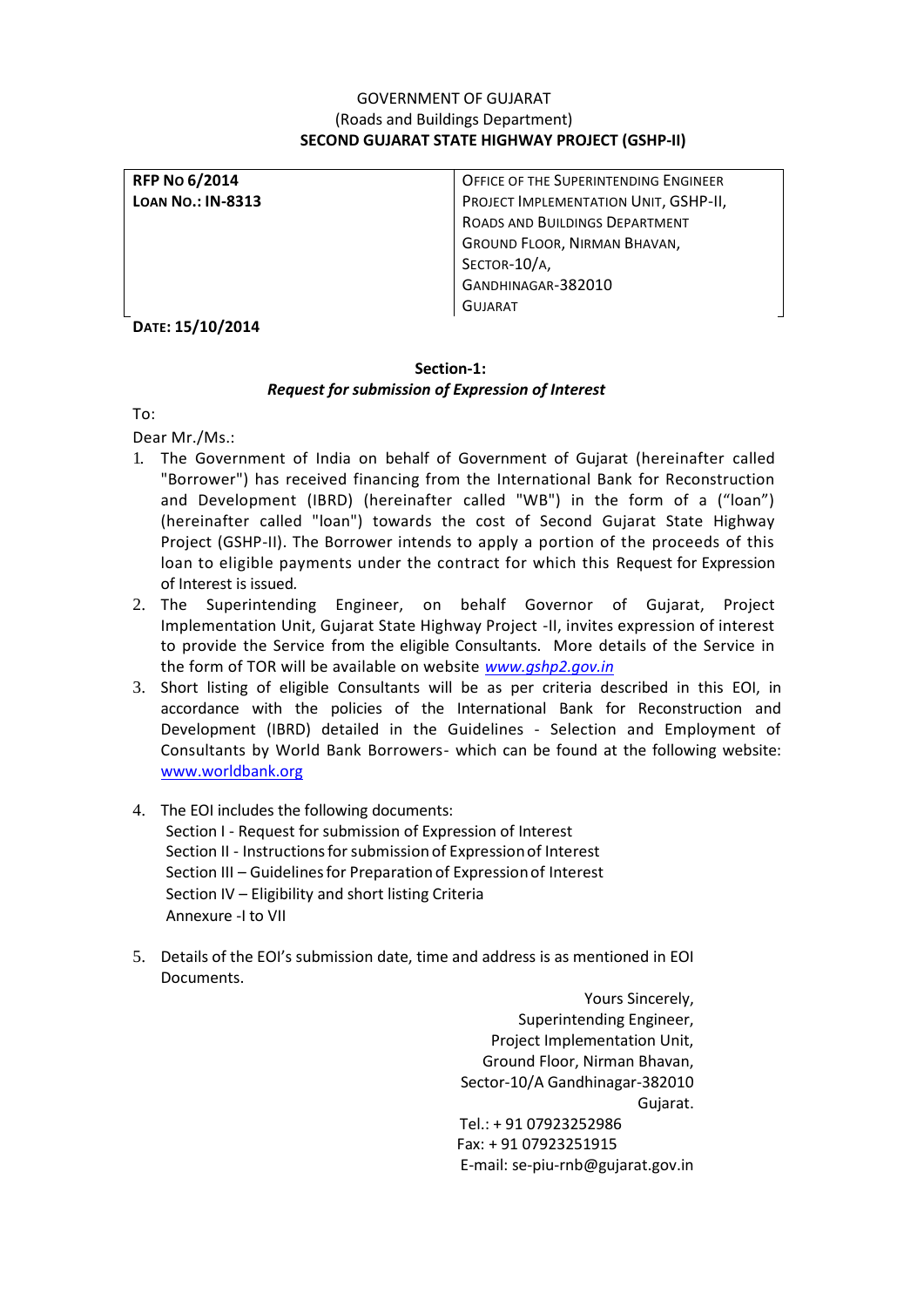#### **Section-II**

#### **Instructionsforsubmission of Expressionof Interest:**

- 1. Consultant shall read thoroughly the guidelines provided under section III and IV before preparing EOI proposal.
- 2. Consultant who the meet short listing criteria given in section IV shall prepare EOI as per the guidelines given in section III. If the Consultant feels to submit certain information not covered in the guidelines would be in his interest, he may submit such information. But required details as per EOI document must be submitted in stipulated formats only.
- 3. Duly complete in all respects Expression of Interest (Application) must be submitted together with a Letter of Intent not later than **16:00 hours (IST) on 25/11/2014.** Documents in support of all qualification information shall be submitted with application as required. Application of EOI with qualification information shall be furnished on/before the due date of submission at the address shown under para 13 of this section.
- 4. The Application shall be the basis of drawing up a shortlist of eligible consultants who will be invited to submit proposal for services required.
- 5. All Applications shall be submitted in English language only.
- 6. Power of Attorney (on stamp paper duly notarized) of the person submitting the Expression of Interest on behalf of the Applicant shall be attached. Joint Venture (JV) shall not have more than 3 members. One of the members should be a Lead Member. Such Joint venture details and roles, responsibilities shall be submitted duly signed by each member.
- 7. The Consultant (including the individual members of any Join Venture) shall submit only one Proposal, either in its own name of as part of a Joint Venture member in another Proposal, if a Consultant, including any joint Venture member, submits or participates in more than one proposal, all such proposals shall be disqualified and rejected.
- 8. The Application and all related correspondence and documents should be written in the English language only. Supporting documents and printed literature furnished by Applicant with the Application may be in any other language provided that they are accompanied with translations in the English language. Supporting materials, which are not translated into English, may not be considered. For the purpose of interpretation and evaluation of the Application, the English language translation shall prevail.
- 9. R&BD reserves the right to reject any Applications, without assigning any reasons thereof, at any stage.
- 10. The Applicant shall provide all the information sought under this Qualification Document. R&BD would evaluate only those Applications that are received in the required format and complete in all respects. Incomplete and / or conditional Applications shall be liable to rejection.
- 11. Detailed TOR will be available on website *[www.gshp2.gov.in](http://www.gshp2.gov.in/)*
- 12. No claims whatsoever will be entertained if submission is not received by due date and time.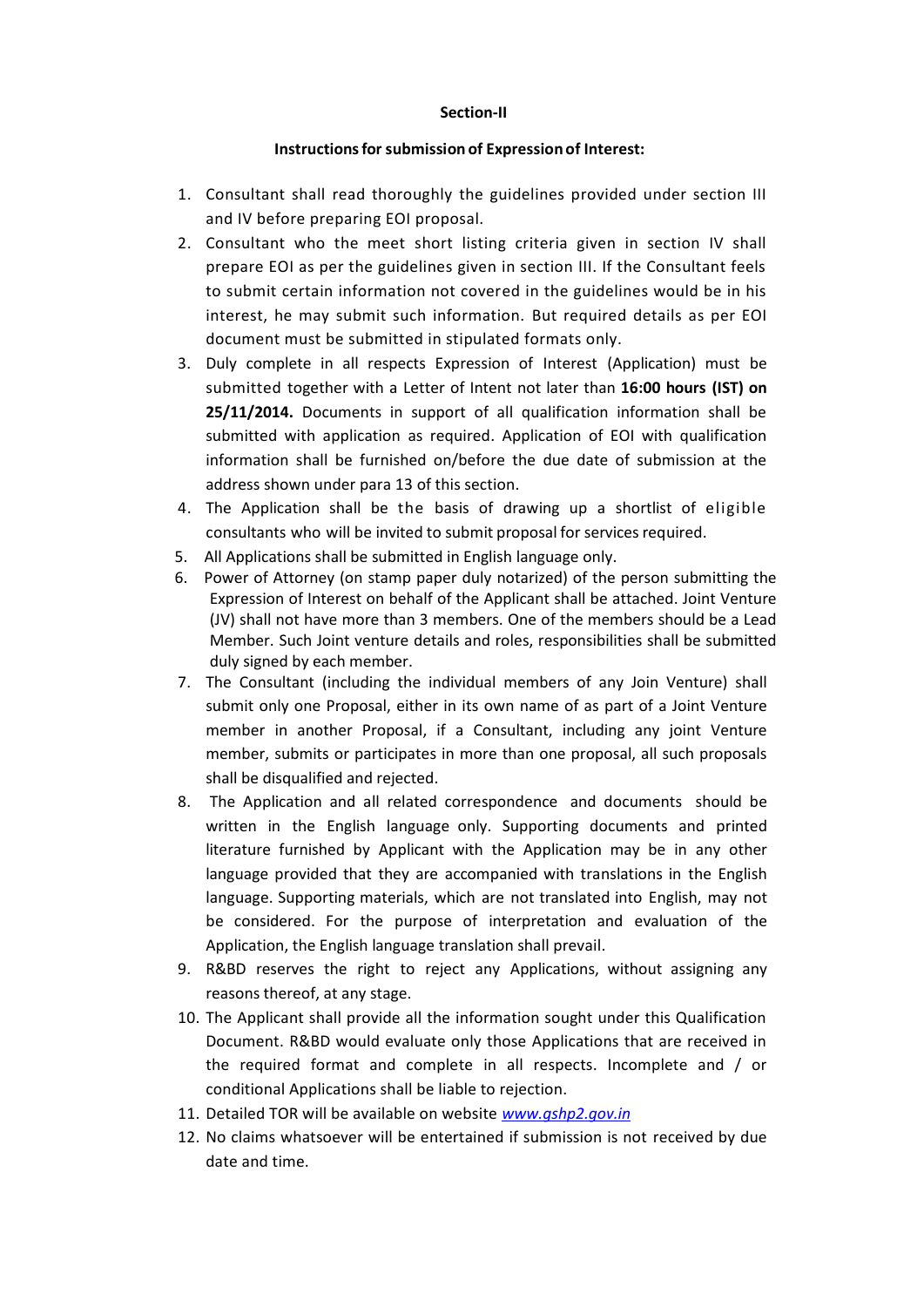13. The submission must be addressed to the following:

Office of the Executive Engineer, State Road Project Division Beside Road & Building Sub-division Opposite Circuit House Mehsana – 384002 Gujarat Tel.: + 91 276 2231080

14. The Proposal of EOI must be submitted no later than:

 Date: 25/11/2014 Time: 16:00 hours (IST)

15. The opening of EOI Proposal:

 Procedure of opening shall be:- EOIs will be opened by SE PIU on stipulated date and time in the presence of member of opening committee and consultant or their authorised representative who have offered the EOI proposal may choose to remain present. The opening shall take place at: Office of the Executive Engineer, State Road Project Division Beside Road & Building Sub-division Opposite Circuit House Mehsana – 384002, Gujarat Tel.: + 91 276 2231080, e-mail: se-piu-rnb@gujarat.gov.in Date: 25/11/2014, Time: 16:30 hours (IST)

- 16 An authorized representative of the Consultant shall sign the original submission letters in the required format for EOI submission and shall initial all pages. The authorization shall be in the form of a written power of attorney attached to the EOI Proposal.
- 17 The signed EOI shall be marked "ORIGINAL", and its one copy marked "COPY" as appropriate. Copy shall be made from the signed original. If there are discrepancies between the original and the copy, the original shall prevail.
- 18 The original and the copy of the EOI submission shall be placed inside of a sealed envelope clearly marked "**EOI PROPOSAL**", to provide **"Consultancy Services for R&BD Centered Capacity Development (R&BD-CD)"**, reference number, name and address of the Consultant, and with a warning "**DO NOT OPEN UNTIL 25/11/2014, 16:30 HOURS(IST)**."
- 19 The sealed envelopes containing the EOI submission original and copy shall be placed into one outer envelope and sealed. This outer envelope shall bear the submission address, -reference number, the name of the assignment, Consultant's name and the address, and shall be clearly marked "**DO NOT OPEN BEFORE DATE 25/11/2014 HOURS 16:30 (IST)**".
- 20 If the envelopes and packages with the EOI are not sealed and marked as required, the Client will assume no responsibility for the misplacement, loss, or premature opening of the EOI.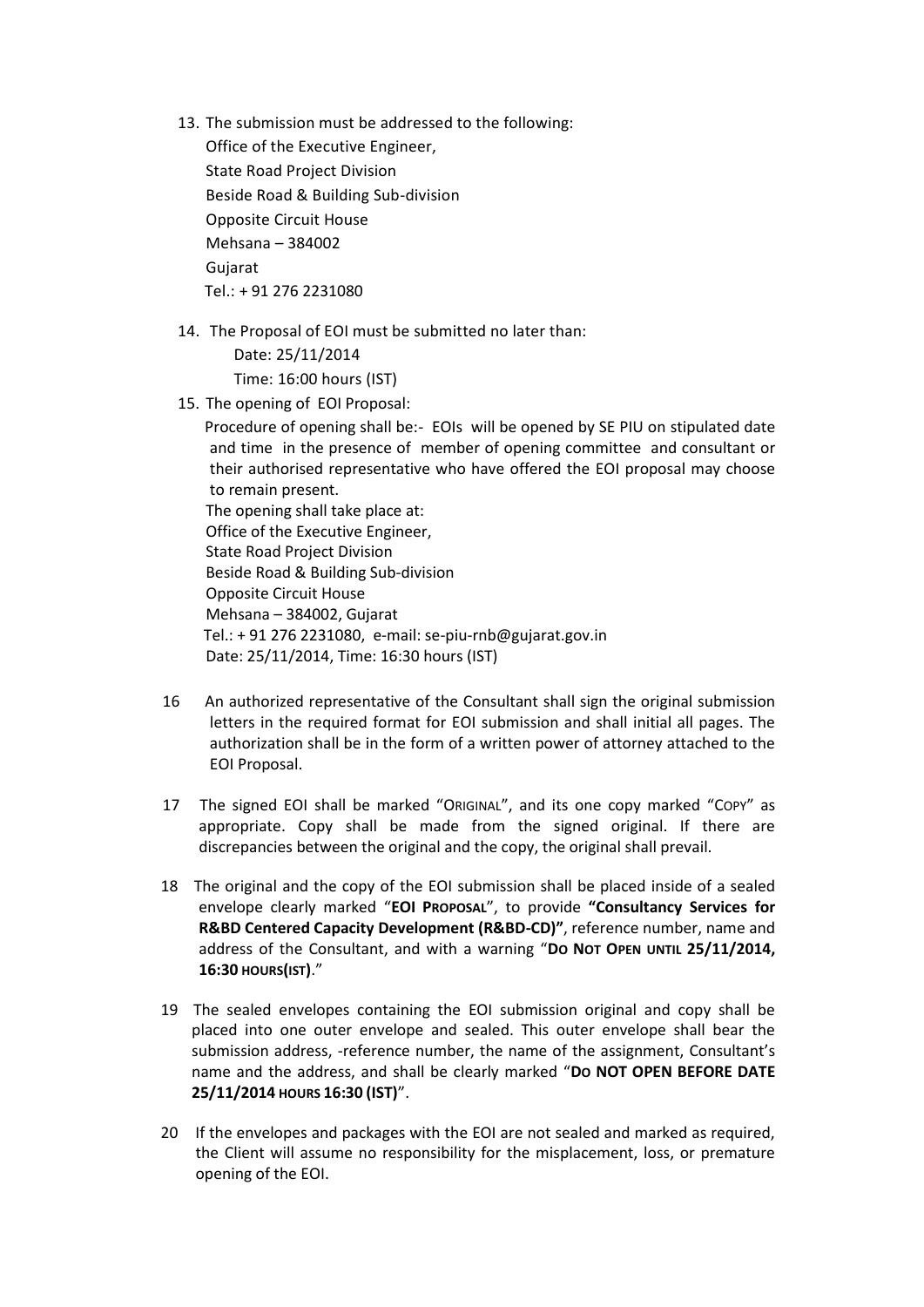## **Section - III**

## **Guidelinesfor Preparation of Expression of Interest**

Following information shall be submitted using given formats and where no formats are specified, appropriate standard format/s may be used.

- 1. Complete name of firm, date of establishment and type of organization whether individual, proprietorship, partnership, private limited company, public limited company etc. (as per Annexure I).
- 2. Exact and complete corporate/registered/home office address, business address, telephone numbers, fax numbers, E-mail and cable address. For consultant of foreign registry, indicate if there is any branch office(s) established in India with details in aforesaid manner. Information is to be furnished by sole applicant or members of JV individually (as per Annexure I).
- 3. If present firm is the successor to or outgrowth of one or more predecessor firms, fresh name(s) of former entity (ties) and year(s) of their original establishment with details in aforesaid manner. Information is to be furnished by sole applicant or members of JV individually (as per Annexure I).
- 4. Present a brief narrative description of the firms. Information is to be furnished by sole applicant or members of JV individually (as per Annexure I).
- 5. List of not more than two (2) principals who may be contacted by this Office. Listed principals must be empowered to speak for him or for the firm on policy and contractual matters. Information is to be furnished by sole applicant or members of JV individually. (as per Annexure I)
- 6. Under this item, indicate financial figures from consultancy business for past 5 (five) financial years. (as per Annexure II)
- 7. (i) Organizational strength of consultant and its constituents in case of a JV shall be given. (as per Annexure III)
	- (ii) Office logistics for consultant and its constituents in case of JV in terms of office space, Engineering software. Availability of engineering software which are web enabled and have less than 10 concurrent user license shall be mentioned. (as per Annexure IV).
- 8 Consultant's experience shall be given under four categories.
	- *A*. Assignment involving capacity building/capacity development of government owned road agencies in any developing country
	- **B**. Institutional assignment involving review of and preparation of various Manuals/Guidelines on functional areas of road agencies (like Project Preparation, Quality, Environmental and Social Aspects etc.) for a road sector institution in a developing country.
	- **C**. Assignment involving Training and HR Strategies for road sector agencies in any developing country.
	- **D**. Other institutional and/or Road Safety Policy/Capacity Building assignments.  **(as per Annexure V)**
- 9 As many references from employers as the consultant (for each member in case of JV) may choose shall be submitted as per Annexure-VI.
- 10. An undertaking for supply of true information shall be given as per Annexure VII.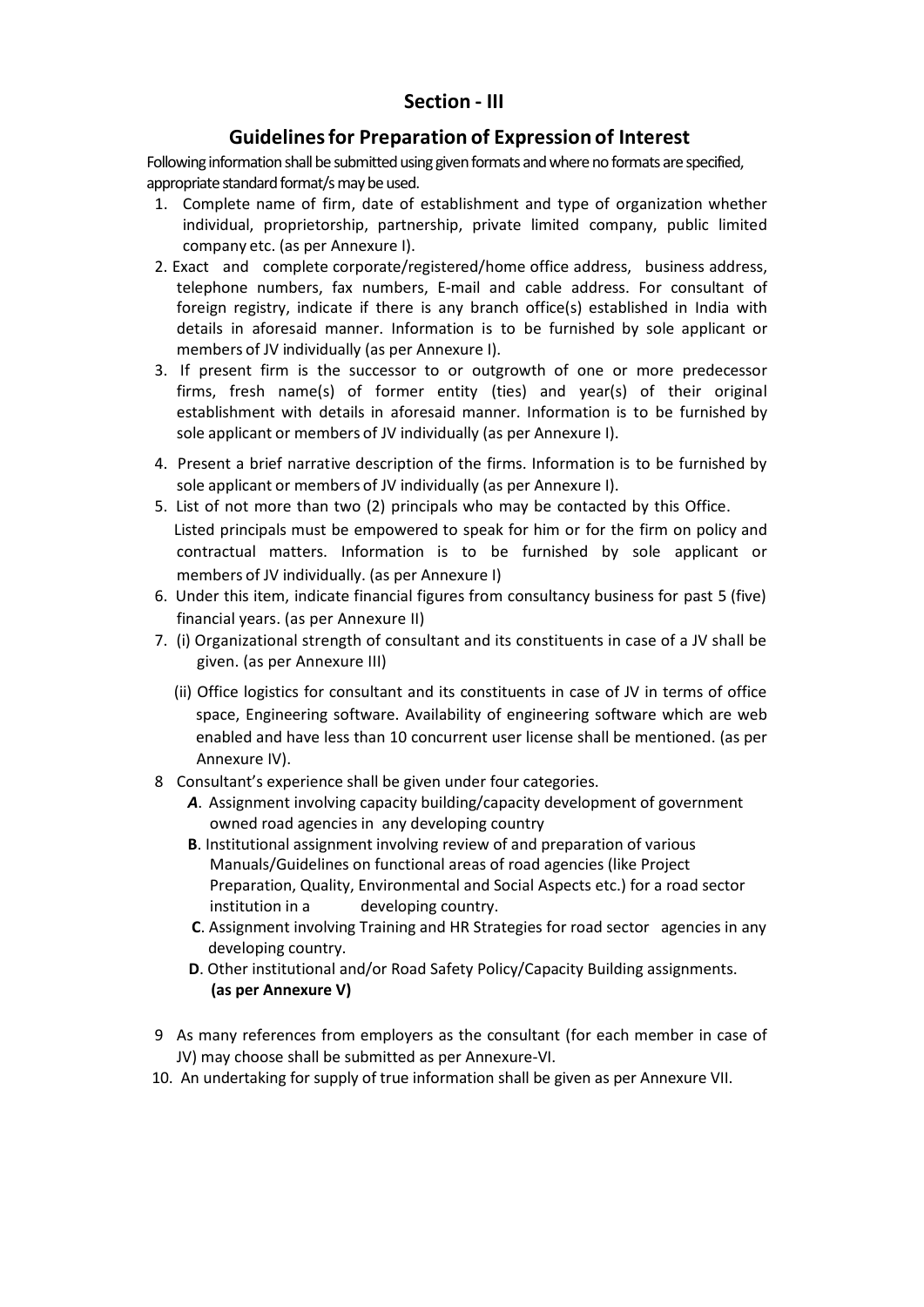## **Section - IV Short Listing Criteria**

#### **a. Annual Turn over**

- 1) Annual turnover of any one of the last five financial years i.e. from 2009 -2010 to 2013-2014 updated to the current financial year shall be more than Rs 25 crores. In case of JV, the lead member shall have more than Rs 15.30 Crores of annual turnover (updated) of any one of the last five financial years. This threshold for each other member shall be Rs 10 crores.
- 2) For arriving at updated value, turnover of any financial year shall be multiplied by the enhancement factor corresponding to that year.

### **b. Experience**

- *A*. Assignment involving capacity building/capacity development of government owned road agencies in any developing country
- **B**. Institutional assignment involving review of and preparation of various Manuals/Guidelines on functional areas of road agencies (like Project Preparation, Quality, Environmental and Social Aspects etc.) for a road sector institution in a developing country.
- **C**. Assignment involving Training and HR Strategies for road sector agencies in any developing country.
- **D**. Other institutional and/or Road Safety Policy/Capacity Building assignments.

For JV, Prime Consultant must have completed at least three types of assignments out of the four mentioned above and the JV partner must have done the remaining type of assignment.

For sole consultant, he must have completed each of the above four types of assignments. All the assignments must have been funded by World Bank or by any other multi donor banks in any developing country.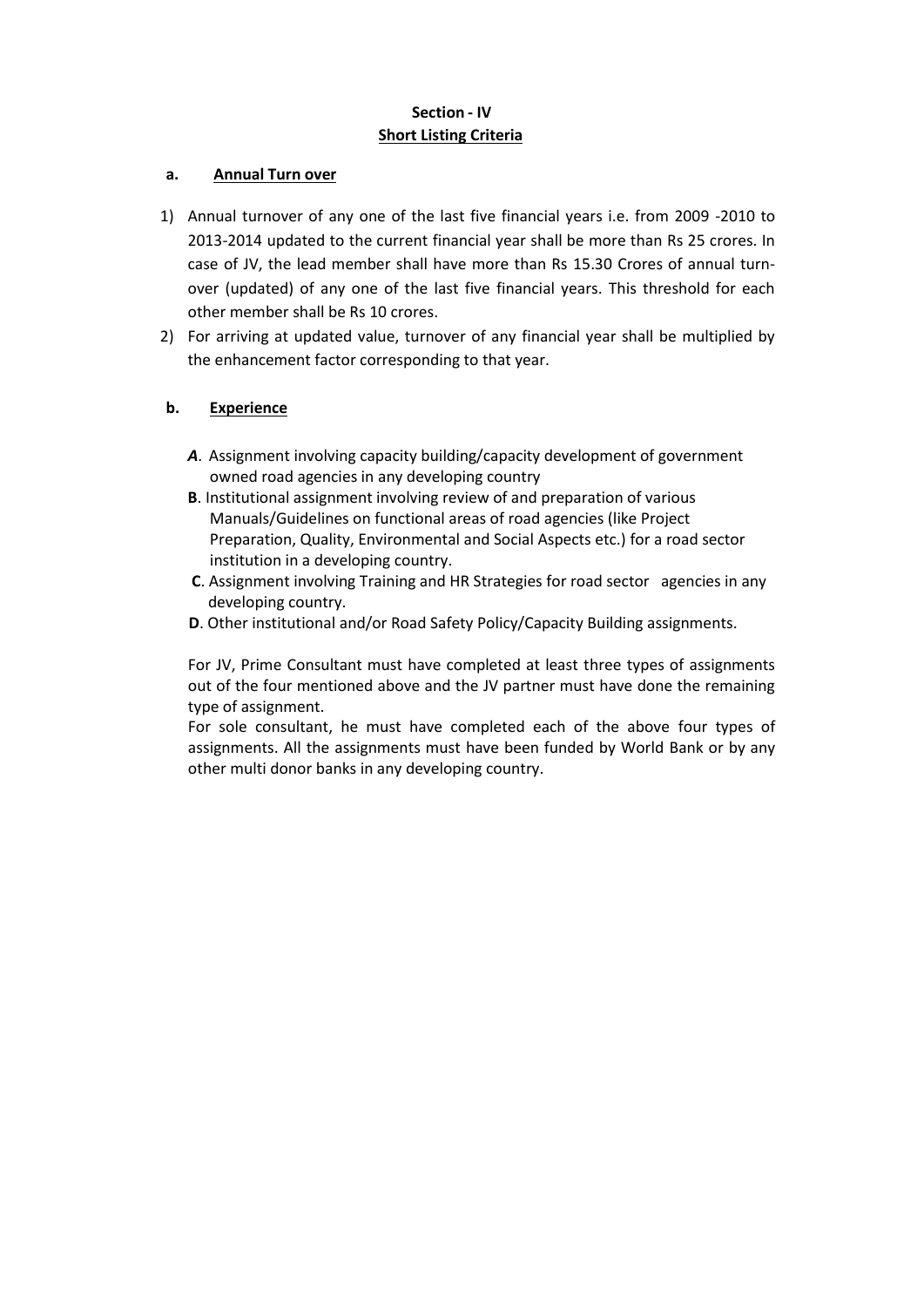### **Annexure-I**

**Expression of Interest Form for Consulting Engineering Firm or Joint Venture (To be filled up by each of the constituent in case of a Joint Venture)**

**1.**

| <b>Consultant</b> | Date of<br><b>Establishment</b> | Country | <b>Type of organization</b> |             |             |       |  |
|-------------------|---------------------------------|---------|-----------------------------|-------------|-------------|-------|--|
|                   |                                 |         | Individual                  | Partnership | Corporation | Other |  |
| <b>Name</b>       |                                 |         |                             |             |             |       |  |

- **2.** Corporate/registered Office / Business Address / Telephone Nos. / Cable Address/Email address of consultant and its branch offices for Consultant (including members in case of JV)
- **3.** Consultant's former name and year of establishment (including that of members in case of JV)
- **4.** Narrative description of Consultant firms if any (Use other sheet, if necessary)
- **5.** Name of, not more than two (2) principals who may be contacted with title, telephone number/fax number, E mail address.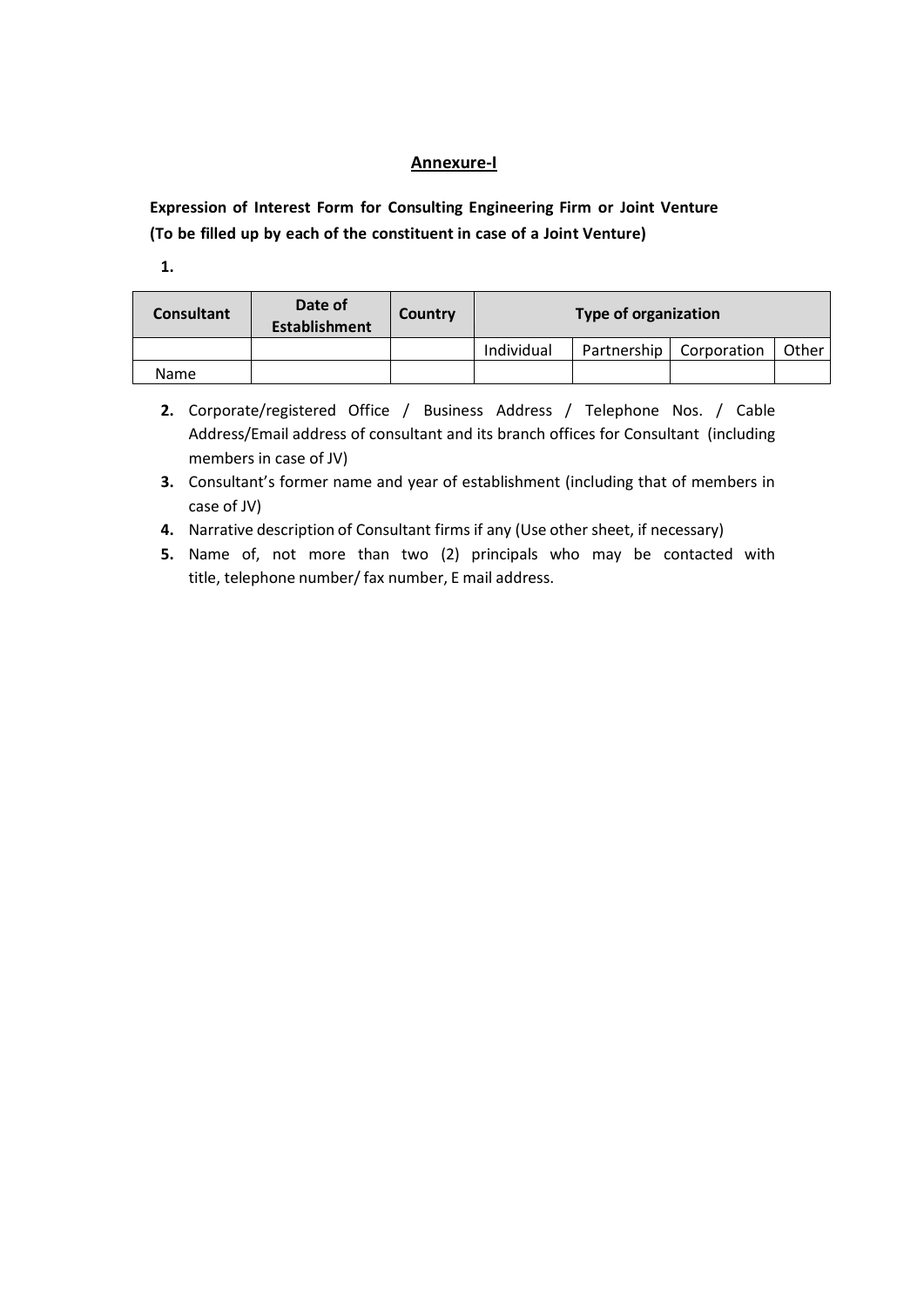# **Annexure II**

# **Financial Statement of the last five financial years.**

 **Rupees in Cr.**

| Sr.<br>No.    | <b>Particulars</b> |                               | 2013-2014 | 2012-2013 | 2011-2012 | 2010-2011 | 2009-2010 |
|---------------|--------------------|-------------------------------|-----------|-----------|-----------|-----------|-----------|
| 1.            | Annual             | Lead member                   |           |           |           |           |           |
|               |                    | turnover from other member(1) |           |           |           |           |           |
|               | Consulting         | other member(2)               |           |           |           |           |           |
|               | business           |                               |           |           |           |           |           |
| $\mathcal{P}$ | Net Profit.        | Lead member                   |           |           |           |           |           |
|               |                    | other member(1)               |           |           |           |           |           |
|               |                    | other member(2)               |           |           |           |           |           |

#### **Notes:**

- **i.** Values should be duly certified by statutory body like Chartered Accountant or Independent Auditors who are competent to do so as recognized by the State concerned.
- ii. The amount shall be stated in Indian Rupees (INR).
- iii. For the purpose of short listing, conversion to Indian Rupees shall be based average of the buying and selling rates of Reserve Bank of India as on the Proposal submission date.
- **iv.** In case the exchange rate for any currency is not available as per the provision of this section, then R&BD reserves the right to use the rate available from an alternative source at its sole discretion.

| Sr. No.       | Year      | <b>Updating factor</b> |
|---------------|-----------|------------------------|
| 1             | 2013-2014 | 1.0                    |
| $\mathcal{P}$ | 2012-2013 | 1.1                    |
| 3             | 2011-2012 | 1.21                   |
| 4             | 2010-2011 | 1.2221                 |
| 5             | 2009-2010 | 1.34431                |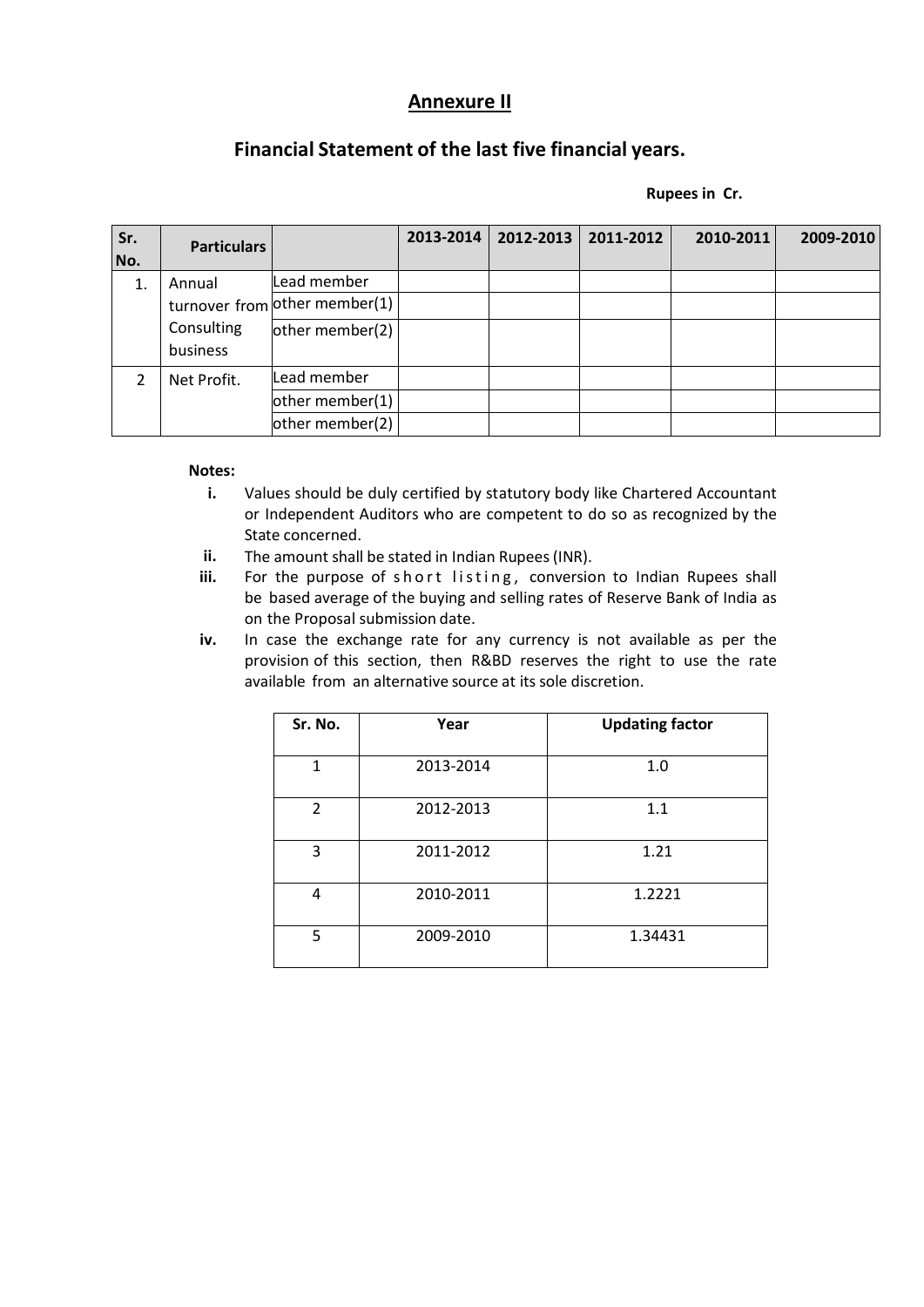# **Annexure III**

| Name | Total    | Engineers     | Engineers     | Engineers     |            | Engineers and institutional expert having |                |           |         |  |
|------|----------|---------------|---------------|---------------|------------|-------------------------------------------|----------------|-----------|---------|--|
|      | Strength | and           | and           | and           | Doctorates |                                           | Post Graduates | Graduates | Diploma |  |
|      |          | institutional | institutional | institutional |            |                                           |                |           |         |  |
|      |          | expert on     | expert        | expert        |            |                                           |                |           |         |  |
|      |          | payroll and   | continuousl   | working       |            |                                           |                |           |         |  |
|      |          | having        | y on payroll  | only in       |            |                                           |                |           |         |  |
|      |          | over 15       | for over 10   | road sector   |            |                                           |                |           |         |  |
|      |          | years         | years         |               |            |                                           |                |           |         |  |
|      |          | experience    |               |               |            |                                           |                |           |         |  |
|      |          |               |               |               |            | <b>MBA</b>                                | <b>OTHERS</b>  |           |         |  |
|      |          |               |               |               |            |                                           |                |           |         |  |
|      |          |               |               |               |            |                                           |                |           |         |  |

# **Organizational strength:**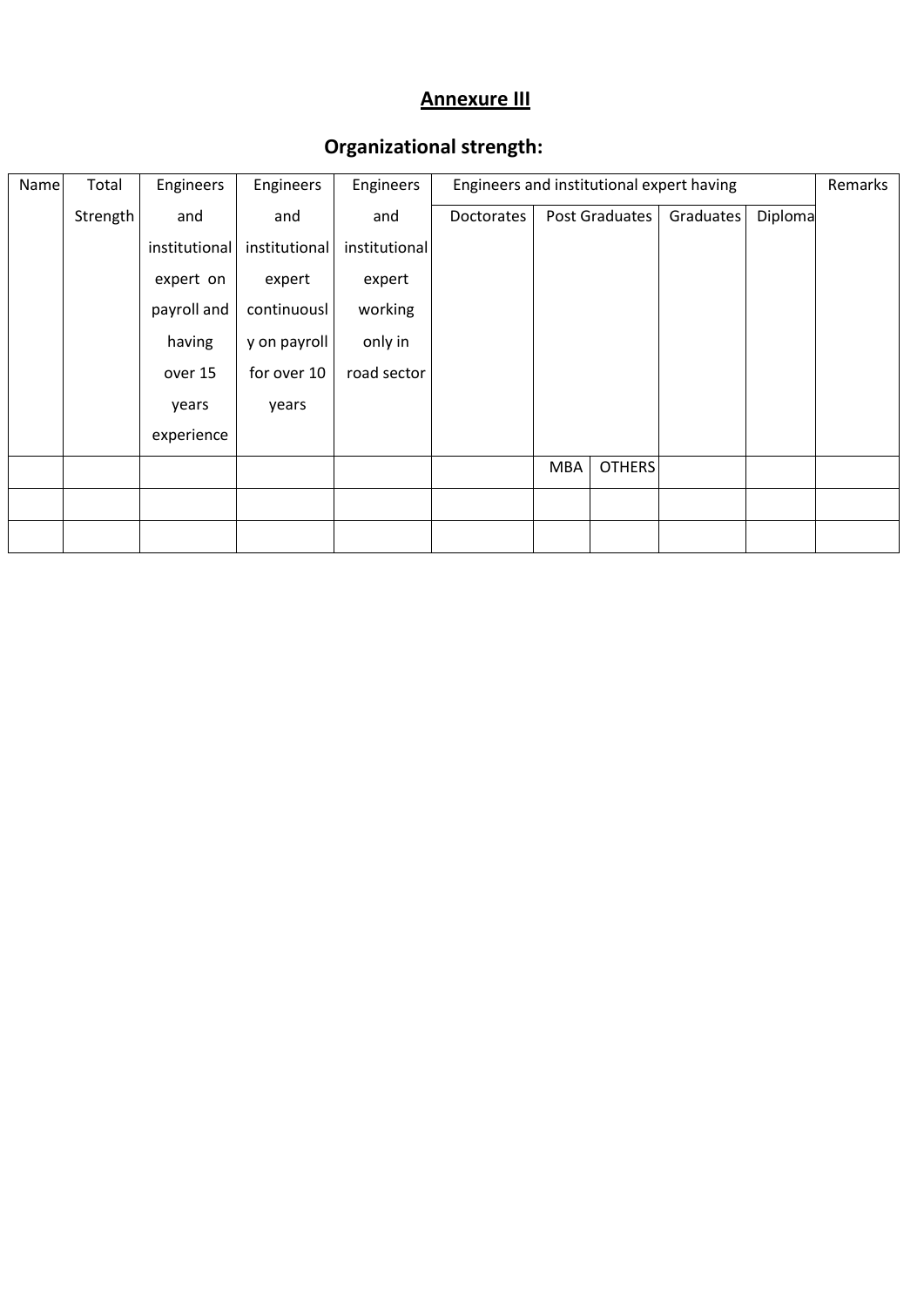# **Annexure IV**

# **Office Logistics and software availability**

- (A) Office space in sq. m. and ownership status<br>(B) List of software
- List of software

| Name of  | Whether  | Number of  | cost of  | Year of  | Utility and  |
|----------|----------|------------|----------|----------|--------------|
| software | web      | concurrent | purchase | purchase | functions of |
|          | enabled? | users      |          |          | the          |
|          |          | permitted  | in Rs.   |          | software     |
|          |          |            |          |          |              |
|          |          |            |          |          |              |
|          |          |            |          |          |              |
|          |          |            |          |          |              |
|          |          |            |          |          |              |
|          |          |            |          |          |              |
|          |          |            |          |          |              |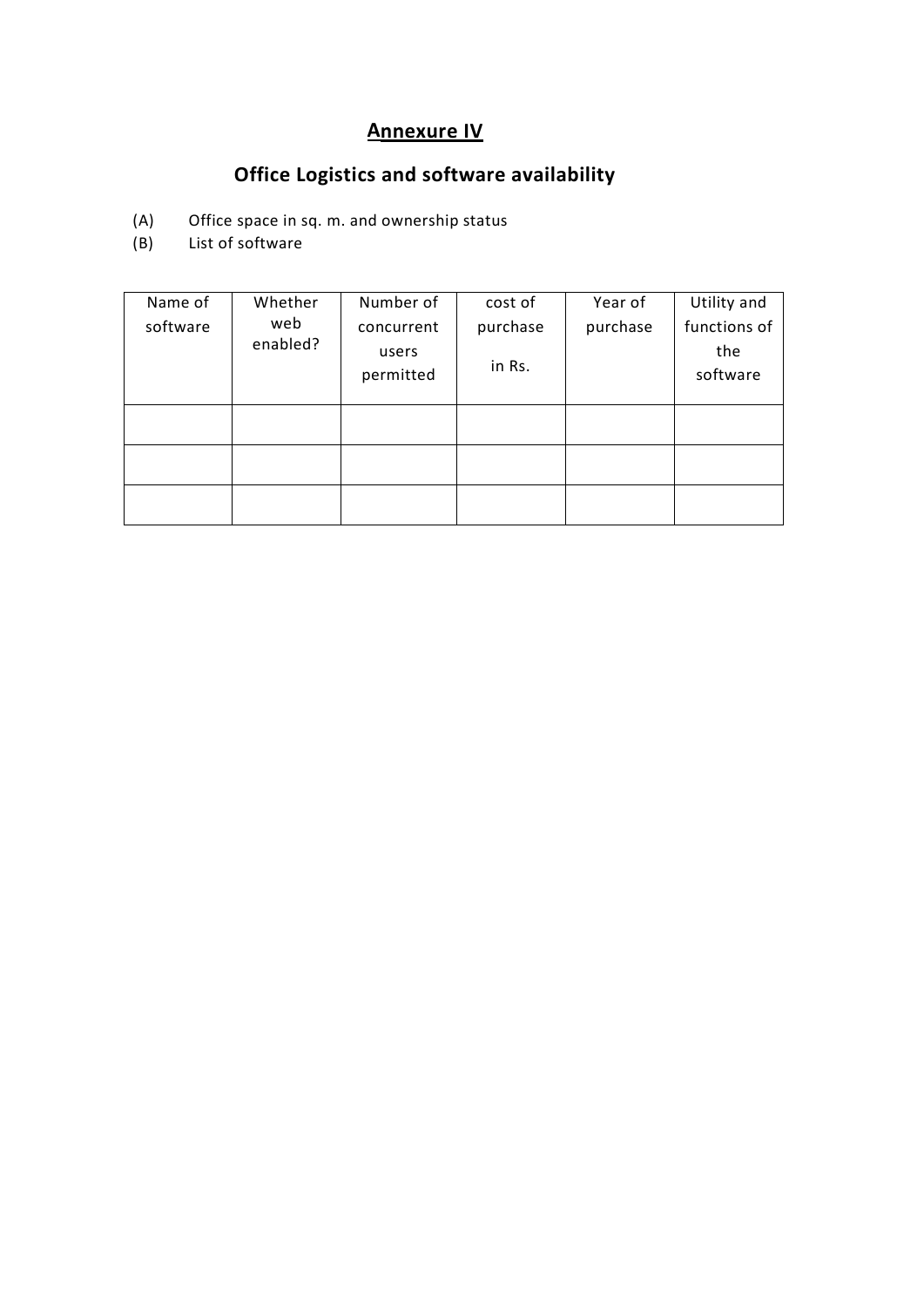## **Annexure V**

| Sr<br><b>No</b> | <b>Projects Name /</b><br>Year                             | Type of<br>services<br>rendered<br>including (A,<br>$B, C$ and $D)$ $@$ | Cost of the<br>assignment<br>of category<br>$\boldsymbol{A}$<br>Rs. In cr. | Cost of the<br>assignment<br>of category<br>$\boldsymbol{B}$<br>Rs. In cr | Cost of the<br>assignment<br>of category<br>$\epsilon$<br>Rs. In cr | Cost of the<br>assignment<br>of category<br>D<br>Rs. In cr | <b>Client</b><br>(With<br>complete<br>address,<br>contact<br>person,<br>telephone<br>No. Fax No<br>and<br>E mail<br>address) | Fee<br>in<br><b>INR</b><br>(Ap<br>plic<br>ant<br>'s<br>sha<br>re<br>in<br>cas<br>e of<br>JV) | <b>Duratio</b><br>n in<br>months | <b>Funding</b><br><b>Agency</b> |
|-----------------|------------------------------------------------------------|-------------------------------------------------------------------------|----------------------------------------------------------------------------|---------------------------------------------------------------------------|---------------------------------------------------------------------|------------------------------------------------------------|------------------------------------------------------------------------------------------------------------------------------|----------------------------------------------------------------------------------------------|----------------------------------|---------------------------------|
| $\mathbf{1}$    | $2^{\circ}$                                                | $\overline{3}$                                                          | $\overline{4}$                                                             | 5                                                                         | 6                                                                   | $\overline{7}$                                             | 8                                                                                                                            | $\overline{9}$                                                                               | 10                               | 11                              |
| $\mathbf{1}$    | Sole<br><b>Consultant or</b><br>for each of<br>the members |                                                                         |                                                                            |                                                                           |                                                                     |                                                            |                                                                                                                              |                                                                                              |                                  |                                 |
|                 | (a) Funded by<br><b>WB</b>                                 |                                                                         |                                                                            |                                                                           |                                                                     |                                                            |                                                                                                                              |                                                                                              |                                  |                                 |
|                 | (b) Funded<br>by Multi<br>Doner bank<br>(other than        |                                                                         |                                                                            |                                                                           |                                                                     |                                                            |                                                                                                                              |                                                                                              |                                  |                                 |
|                 | (c) India                                                  |                                                                         |                                                                            |                                                                           |                                                                     |                                                            |                                                                                                                              |                                                                                              |                                  |                                 |

#### **Details of Experience**

- *A*. Assignment involving capacity building/capacity development of government owned road agencies in any developing country
- **B**. Institutional assignment involving review of and preparation of various Manuals/Guidelines on functional areas of road agencies (like Project Preparation, Quality, Environmental and Social Aspects etc.) for a road sector institution in a developing country.
- **C**. Assignment involving Training and HR Strategies for road sector agencies in any developing country.
- **D**. Other institutional and/or Road Safety Policy/Capacity Building assignments.

Note: **only those assignments shall be considered for which consultant has provided services as lead member in case that work is done by a JV.**

Each assignment shall be supported by following details:

| Name of Overall assignment:                         |  |
|-----------------------------------------------------|--|
| Location of Overall assignment:                     |  |
| Owner's Name and Address:                           |  |
| Completion (Actual/Estimated vis-à-vis Stipulated): |  |
| Description of assignment:                          |  |
| Description of Services provided by the firm:       |  |
|                                                     |  |

Authorized Signatory Name of Client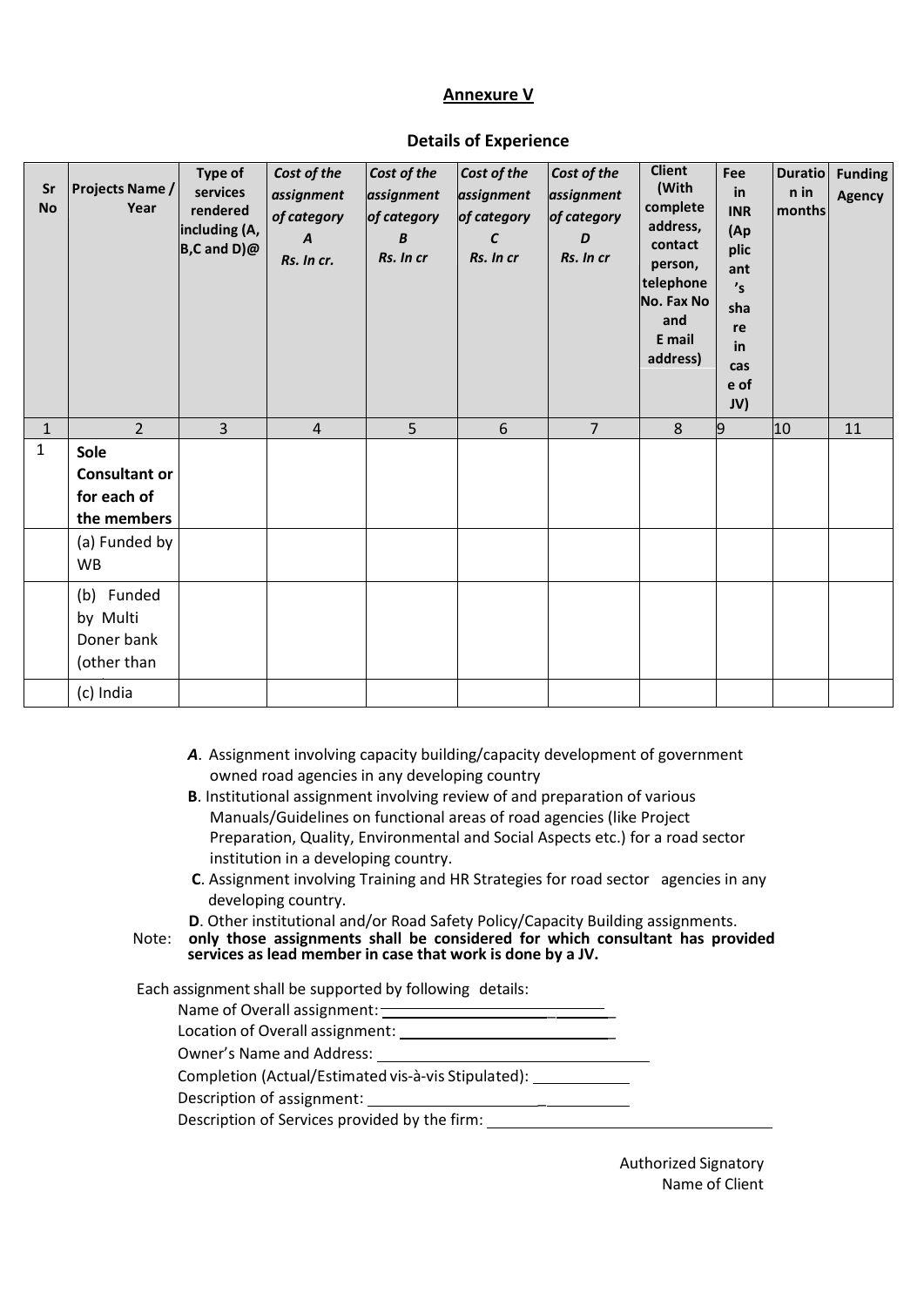# Annexure-VI

# **Employer's references**